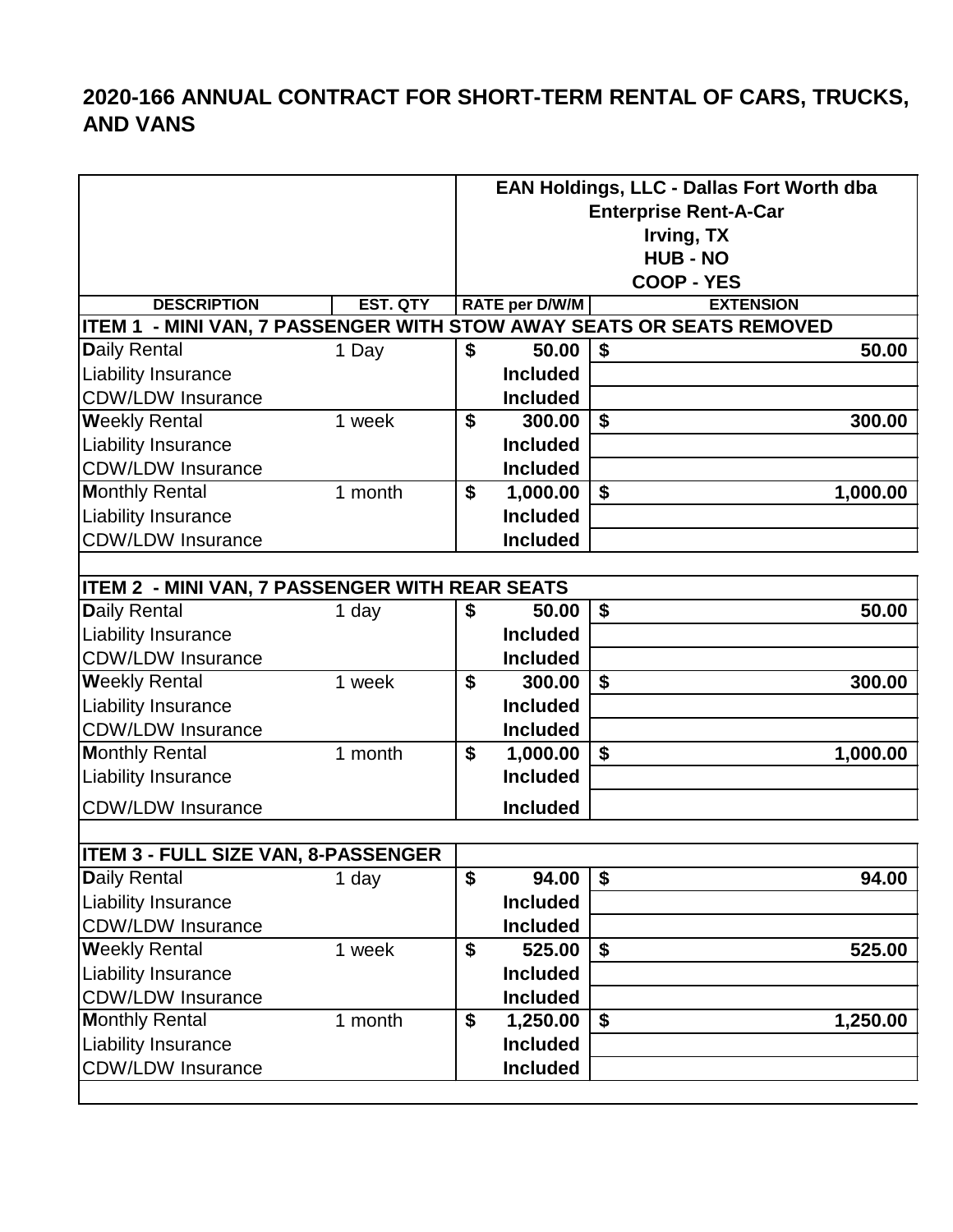|                                             |                 |            |                       | EAN Holdings, LLC - Dallas Fort Worth dba |  |  |  |
|---------------------------------------------|-----------------|------------|-----------------------|-------------------------------------------|--|--|--|
|                                             |                 |            |                       | <b>Enterprise Rent-A-Car</b>              |  |  |  |
|                                             |                 | Irving, TX |                       |                                           |  |  |  |
|                                             |                 |            | <b>HUB - NO</b>       |                                           |  |  |  |
|                                             |                 |            |                       | <b>COOP - YES</b>                         |  |  |  |
| <b>DESCRIPTION</b>                          | <b>EST. QTY</b> |            | <b>RATE per D/W/M</b> | <b>EXTENSION</b>                          |  |  |  |
| <b>ITEM 4 - STANDARD VAN, 12-PASSENGER</b>  |                 |            |                       |                                           |  |  |  |
| <b>Daily Rental</b>                         | 1 day           | \$         | 100.00                | \$<br>100.00                              |  |  |  |
| <b>Liability Insurance</b>                  |                 |            | <b>Included</b>       |                                           |  |  |  |
| <b>CDW/LDW Insurance</b>                    |                 |            | <b>Included</b>       |                                           |  |  |  |
| <b>Weekly Rental</b>                        | 1 week          | \$         | 595.00                | \$<br>595.00                              |  |  |  |
| Liability Insurance                         |                 |            | <b>Included</b>       |                                           |  |  |  |
| <b>CDW/LDW Insurance</b>                    |                 |            | <b>Included</b>       |                                           |  |  |  |
| <b>Monthly Rental</b>                       | 1 month         | \$         | 1,300.00              | \$<br>1,300.00                            |  |  |  |
| <b>Liability Insurance</b>                  |                 |            | <b>Included</b>       |                                           |  |  |  |
| <b>CDW/LDW Insurance</b>                    |                 |            | <b>Included</b>       |                                           |  |  |  |
|                                             |                 |            |                       |                                           |  |  |  |
| <b>ITEM 5 - FULL SIZE VAN, 15-PASSENGER</b> |                 |            |                       |                                           |  |  |  |
| <b>Daily Rental</b>                         | 1 day           | \$         | 100.00                | \$<br>100.00                              |  |  |  |
| <b>Liability Insurance</b>                  |                 |            | <b>Included</b>       |                                           |  |  |  |
| <b>CDW/LDW Insurance</b>                    |                 |            | <b>Included</b>       |                                           |  |  |  |
| <b>Weekly Rental</b>                        | 1 week          | \$         | 595.00                | \$<br>595.00                              |  |  |  |
| <b>Liability Insurance</b>                  |                 |            | <b>Included</b>       |                                           |  |  |  |
| <b>CDW/LDW Insurance</b>                    |                 |            | <b>Included</b>       |                                           |  |  |  |
| <b>Monthly Rental</b>                       | 1 month         | \$         | 1,300.00              | \$<br>1,300.00                            |  |  |  |
| <b>Liability Insurance</b>                  |                 |            | <b>Included</b>       |                                           |  |  |  |
| <b>CDW/LDW Insurance</b>                    |                 |            | <b>Included</b>       |                                           |  |  |  |
|                                             |                 |            |                       |                                           |  |  |  |
| <b>ITEM 6 - MINI CARGO VAN</b>              |                 |            |                       |                                           |  |  |  |
| Daily Rental                                | 1 day           | \$         | 65.00 $\sqrt{$}$      | 65.00                                     |  |  |  |
| Liability Insurance                         |                 |            | <b>Included</b>       |                                           |  |  |  |
| <b>CDW/LDW Insurance</b>                    |                 |            | <b>Included</b>       |                                           |  |  |  |
| <b>Weekly Rental</b>                        | 1 week          | \$         | 385.00                | \$<br>385.00                              |  |  |  |
| <b>Liability Insurance</b>                  |                 |            | <b>Included</b>       |                                           |  |  |  |
| <b>CDW/LDW Insurance</b>                    |                 |            | <b>Included</b>       |                                           |  |  |  |
| <b>Monthly Rental</b>                       | 1 month         | \$         | 1,180.00              | \$<br>1,180.00                            |  |  |  |
| <b>Liability Insurance</b>                  |                 |            | <b>Included</b>       |                                           |  |  |  |
| <b>CDW/LDW Insurance</b>                    |                 |            | <b>Included</b>       |                                           |  |  |  |
|                                             |                 |            |                       |                                           |  |  |  |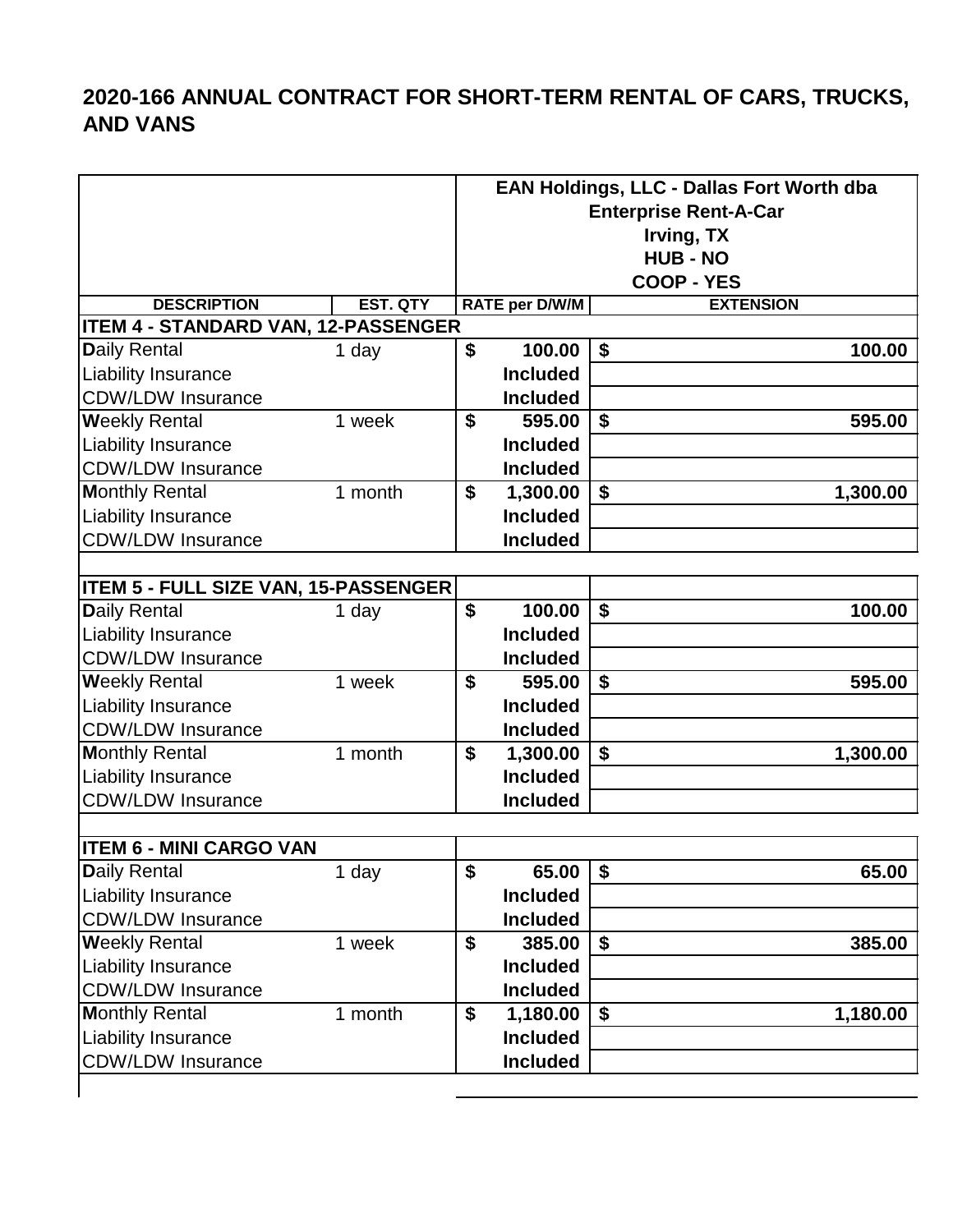|                                             |                 | EAN Holdings, LLC - Dallas Fort Worth dba |                              |                            |  |  |  |
|---------------------------------------------|-----------------|-------------------------------------------|------------------------------|----------------------------|--|--|--|
|                                             |                 |                                           | <b>Enterprise Rent-A-Car</b> |                            |  |  |  |
|                                             |                 |                                           | Irving, TX                   |                            |  |  |  |
|                                             |                 |                                           |                              | <b>HUB - NO</b>            |  |  |  |
|                                             |                 |                                           |                              | <b>COOP - YES</b>          |  |  |  |
| <b>DESCRIPTION</b>                          | <b>EST. QTY</b> |                                           | <b>RATE per D/W/M</b>        | <b>EXTENSION</b>           |  |  |  |
| <b>ITEM 7 - 1/2 TON CARGO VAN</b>           |                 |                                           |                              |                            |  |  |  |
| Daily Rental                                | 1 day           | \$                                        | 65.00                        | \$<br>65.00                |  |  |  |
| Liability Insurance                         |                 |                                           | <b>Included</b>              |                            |  |  |  |
| <b>CDW/LDW Insurance</b>                    |                 |                                           | <b>Included</b>              |                            |  |  |  |
| <b>Weekly Rental</b>                        | 1 week          | \$                                        | 385.00                       | \$<br>385.00               |  |  |  |
| Liability Insurance                         |                 |                                           | <b>Included</b>              |                            |  |  |  |
| <b>CDW/LDW Insurance</b>                    |                 |                                           | <b>Included</b>              |                            |  |  |  |
| <b>Monthly Rental</b>                       | 1 month         | \$                                        | 1,180.00                     | \$<br>1,180.00             |  |  |  |
| Liability Insurance                         |                 |                                           | <b>Included</b>              |                            |  |  |  |
| <b>CDW/LDW Insurance</b>                    |                 |                                           | <b>Included</b>              |                            |  |  |  |
|                                             |                 |                                           |                              |                            |  |  |  |
| <b>ITEM 8 - 3/4 TON CARGO VAN</b>           |                 |                                           |                              |                            |  |  |  |
| Daily Rental                                | 1 day           | \$                                        | 65.00                        | \$<br>65.00                |  |  |  |
| Liability Insurance                         |                 |                                           | <b>Included</b>              |                            |  |  |  |
| <b>CDW/LDW Insurance</b>                    |                 |                                           | <b>Included</b>              |                            |  |  |  |
| <b>Weekly Rental</b>                        | 1 week          | \$                                        | 385.00                       | \$<br>385.00               |  |  |  |
| Liability Insurance                         |                 |                                           | <b>Included</b>              |                            |  |  |  |
| <b>CDW/LDW Insurance</b>                    |                 |                                           | <b>Included</b>              |                            |  |  |  |
| <b>Monthly Rental</b>                       | 1 month         | \$                                        | 1,180.00                     | \$<br>1,180.00             |  |  |  |
| Liability Insurance                         |                 |                                           | <b>Included</b>              |                            |  |  |  |
| <b>CDW/LDW Insurance</b>                    |                 |                                           | <b>Included</b>              |                            |  |  |  |
|                                             |                 |                                           |                              |                            |  |  |  |
| <b>ITEM 9 - 3/4 TON CARGO VAN, EXTENDED</b> |                 |                                           |                              |                            |  |  |  |
| Daily Rental                                | 1 day           | \$                                        | 65.00                        | $\boldsymbol{\$}$<br>65.00 |  |  |  |
| Liability Insurance                         |                 |                                           | <b>Included</b>              |                            |  |  |  |
| <b>CDW/LDW Insurance</b>                    |                 |                                           | <b>Included</b>              |                            |  |  |  |
| <b>Weekly Rental</b>                        | 1 week          | \$                                        | 385.00                       | \$<br>385.00               |  |  |  |
| Liability Insurance                         |                 |                                           | <b>Included</b>              |                            |  |  |  |
| <b>CDW/LDW Insurance</b>                    |                 |                                           | <b>Included</b>              |                            |  |  |  |
| <b>Monthly Rental</b>                       | 1 month         | \$                                        | 1,180.00                     | \$<br>1,180.00             |  |  |  |
| <b>Liability Insurance</b>                  |                 |                                           | <b>Included</b>              |                            |  |  |  |
| <b>CDW/LDW Insurance</b>                    |                 |                                           | <b>Included</b>              |                            |  |  |  |
|                                             |                 |                                           |                              |                            |  |  |  |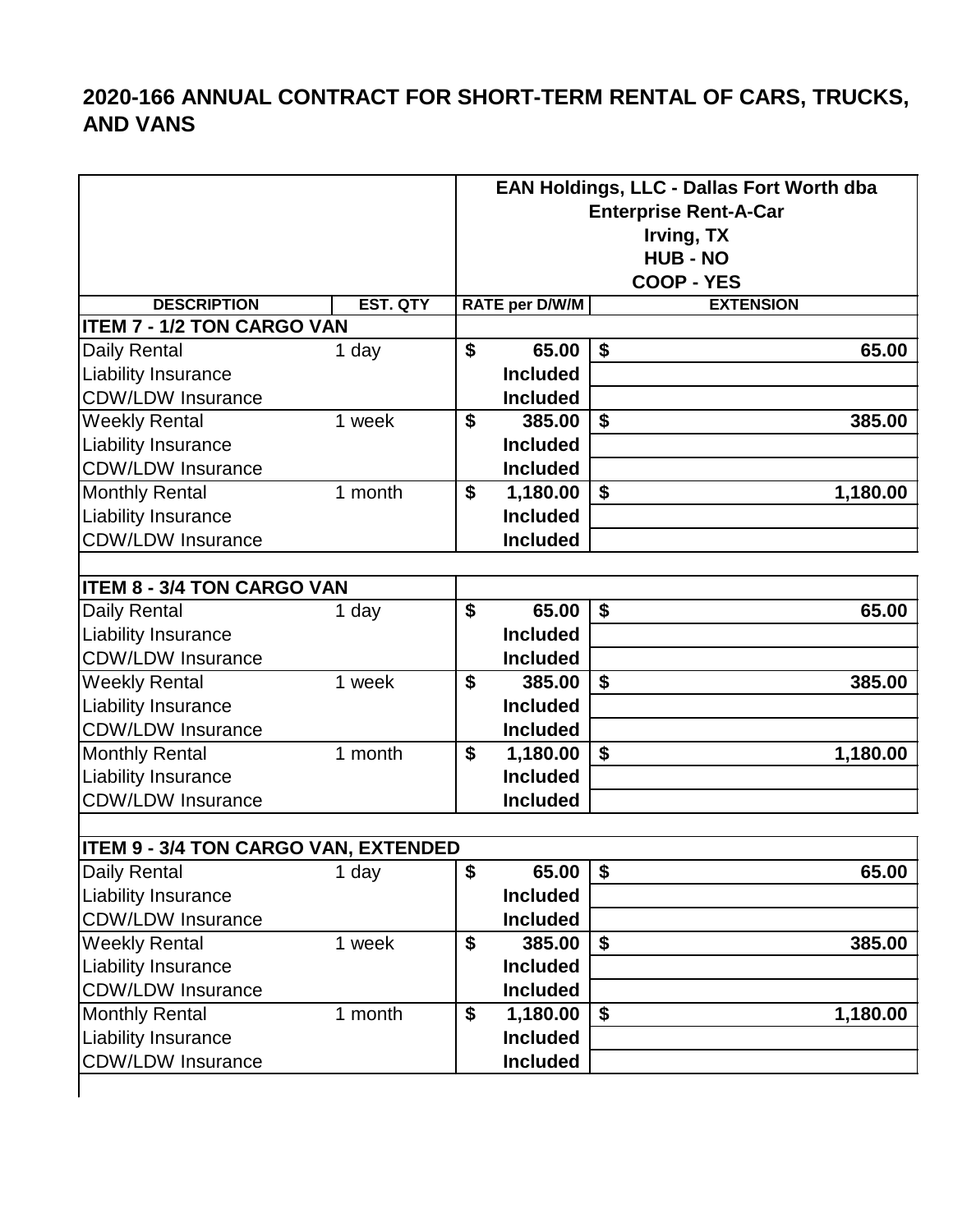|                                   |                 |                              |                   | EAN Holdings, LLC - Dallas Fort Worth dba |  |  |  |
|-----------------------------------|-----------------|------------------------------|-------------------|-------------------------------------------|--|--|--|
|                                   |                 | <b>Enterprise Rent-A-Car</b> |                   |                                           |  |  |  |
|                                   |                 | Irving, TX                   |                   |                                           |  |  |  |
|                                   |                 | <b>HUB - NO</b>              |                   |                                           |  |  |  |
|                                   |                 |                              |                   | <b>COOP - YES</b>                         |  |  |  |
| <b>DESCRIPTION</b>                | <b>EST. QTY</b> | RATE per D/W/M               |                   | <b>EXTENSION</b>                          |  |  |  |
| <b>ITEM 10 - INTERMEDIATE SUV</b> |                 |                              |                   |                                           |  |  |  |
| Daily Rental                      | 1 day           | \$<br>57.00                  | \$                | 57.00                                     |  |  |  |
| Liability Insurance               |                 | <b>Included</b>              |                   |                                           |  |  |  |
| <b>CDW/LDW Insurance</b>          |                 | <b>Included</b>              |                   |                                           |  |  |  |
| <b>Weekly Rental</b>              | 1 week          | \$<br>337.00                 | \$                | 337.00                                    |  |  |  |
| Liability Insurance               |                 | <b>Included</b>              |                   |                                           |  |  |  |
| <b>CDW/LDW Insurance</b>          |                 | <b>Included</b>              |                   |                                           |  |  |  |
| <b>Monthly Rental</b>             | 1 month         | \$<br>1,244.00               | \$                | 1,244.00                                  |  |  |  |
| Liability Insurance               |                 | <b>Included</b>              |                   |                                           |  |  |  |
| <b>CDW/LDW Insurance</b>          |                 | <b>Included</b>              |                   |                                           |  |  |  |
|                                   |                 |                              |                   |                                           |  |  |  |
| <b>ITEM 11 - STANDARD SUV</b>     |                 |                              |                   |                                           |  |  |  |
| Daily Rental                      | 1 day           | \$<br>61.00                  | \$                | 61.00                                     |  |  |  |
| Liability Insurance               |                 | <b>Included</b>              |                   |                                           |  |  |  |
| <b>CDW/LDW Insurance</b>          |                 | <b>Included</b>              |                   |                                           |  |  |  |
| <b>Weekly Rental</b>              | 1 week          | \$<br>355.00                 | \$                | 355.00                                    |  |  |  |
| Liability Insurance               |                 | <b>Included</b>              |                   |                                           |  |  |  |
| <b>CDW/LDW Insurance</b>          |                 | <b>Included</b>              |                   |                                           |  |  |  |
| <b>Monthly Rental</b>             | 1 month         | \$<br>1,350.00               | \$                | 1,350.00                                  |  |  |  |
| Liability Insurance               |                 | <b>Included</b>              |                   |                                           |  |  |  |
| <b>CDW/LDW Insurance</b>          |                 | <b>Included</b>              |                   |                                           |  |  |  |
|                                   |                 |                              |                   |                                           |  |  |  |
| <b>ITEM 12 - LARGE SUV</b>        |                 |                              |                   |                                           |  |  |  |
| Daily Rental                      | 1 day           | \$<br>95.00                  | $\boldsymbol{\$}$ | 95.00                                     |  |  |  |
| <b>Liability Insurance</b>        |                 | <b>Included</b>              |                   |                                           |  |  |  |
| <b>CDW/LDW Insurance</b>          |                 | <b>Included</b>              |                   |                                           |  |  |  |
| <b>Weekly Rental</b>              | 1 week          | \$<br>525.00                 | \$                | 525.00                                    |  |  |  |
| <b>Liability Insurance</b>        |                 | <b>Included</b>              |                   |                                           |  |  |  |
| <b>CDW/LDW Insurance</b>          |                 | <b>Included</b>              |                   |                                           |  |  |  |
| <b>Monthly Rental</b>             | 1 month         | \$<br>1,876.00               | \$                | 1,876.00                                  |  |  |  |
| Liability Insurance               |                 | <b>Included</b>              |                   |                                           |  |  |  |
| <b>CDW/LDW Insurance</b>          |                 | <b>Included</b>              |                   |                                           |  |  |  |
|                                   |                 |                              |                   |                                           |  |  |  |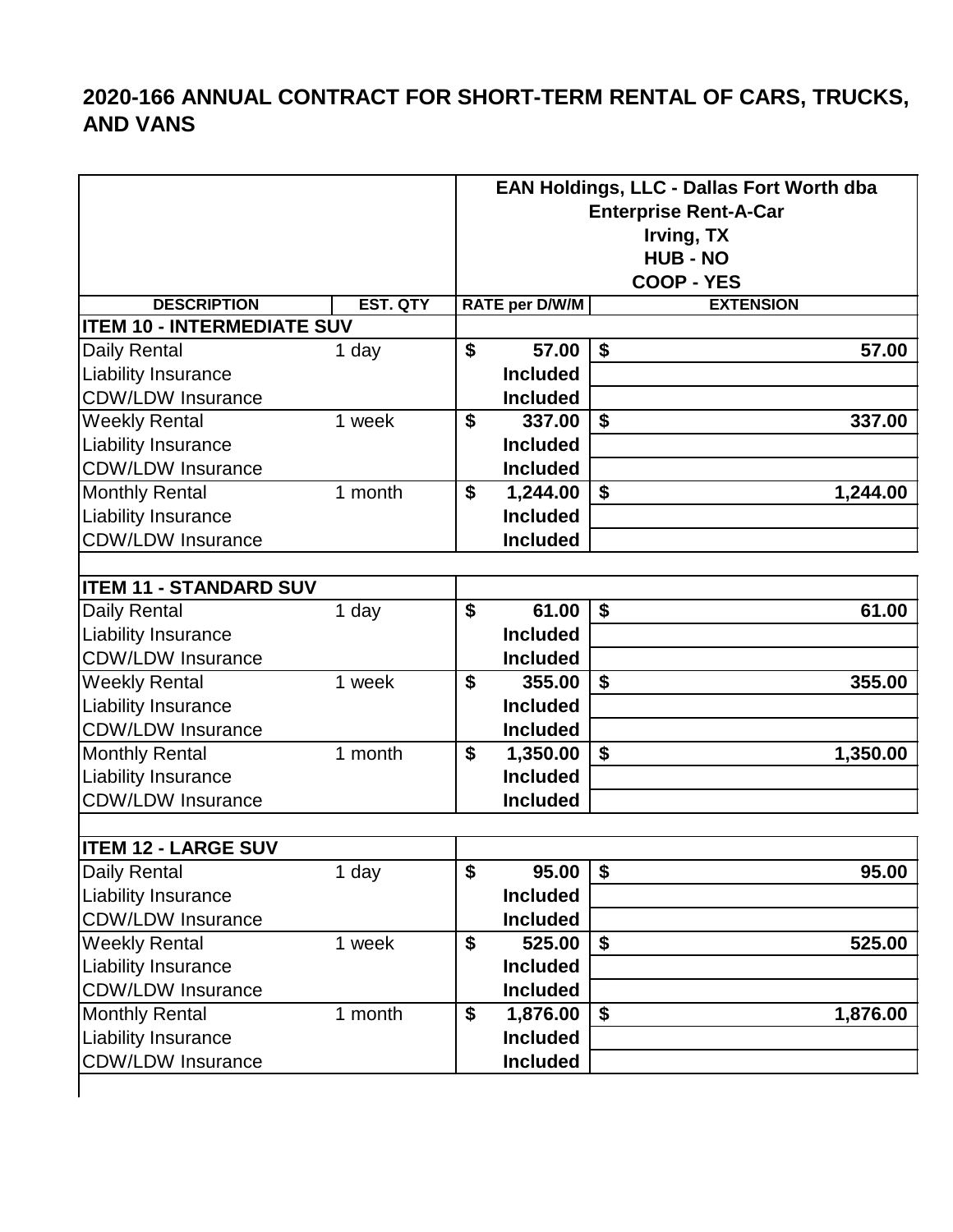|                                                |                 |                           | <b>EAN Holdings, LLC - Dallas Fort Worth dba</b> |                              |  |  |  |
|------------------------------------------------|-----------------|---------------------------|--------------------------------------------------|------------------------------|--|--|--|
|                                                |                 |                           |                                                  | <b>Enterprise Rent-A-Car</b> |  |  |  |
|                                                |                 |                           | Irving, TX                                       |                              |  |  |  |
|                                                |                 |                           | <b>HUB - NO</b>                                  |                              |  |  |  |
|                                                |                 |                           |                                                  | <b>COOP - YES</b>            |  |  |  |
| <b>DESCRIPTION</b>                             | <b>EST. QTY</b> |                           | <b>RATE per D/W/M</b>                            | <b>EXTENSION</b>             |  |  |  |
| <b>ITEM 13 - FULL SIZE SEDAN, 4-DOOR</b>       |                 |                           |                                                  |                              |  |  |  |
| Daily Rental                                   | 1 day           | \$                        | 40.00                                            | \$<br>40.00                  |  |  |  |
| Liability Insurance                            |                 |                           | <b>Included</b>                                  |                              |  |  |  |
| <b>CDW/LDW Insurance</b>                       |                 |                           | <b>Included</b>                                  |                              |  |  |  |
| <b>Weekly Rental</b>                           | 1 week          | \$                        | 219.00                                           | \$<br>219.00                 |  |  |  |
| <b>Liability Insurance</b>                     |                 |                           | <b>Included</b>                                  |                              |  |  |  |
| <b>CDW/LDW Insurance</b>                       |                 |                           | <b>Included</b>                                  |                              |  |  |  |
| <b>Monthly Rental</b>                          | 1 month         | $\boldsymbol{\mathsf{s}}$ | 875.00                                           | \$<br>875.00                 |  |  |  |
| Liability Insurance                            |                 |                           | <b>Included</b>                                  |                              |  |  |  |
| <b>CDW/LDW Insurance</b>                       |                 |                           | <b>Included</b>                                  |                              |  |  |  |
|                                                |                 |                           |                                                  |                              |  |  |  |
| <b>ITEM 14 - STANDARD SEDAN, 4-DOOR</b>        |                 |                           |                                                  |                              |  |  |  |
| Daily Rental                                   | 1 day           | \$                        | 39.00                                            | \$<br>39.00                  |  |  |  |
| Liability Insurance                            |                 |                           | <b>Included</b>                                  |                              |  |  |  |
| <b>CDW/LDW Insurance</b>                       |                 |                           | <b>Included</b>                                  |                              |  |  |  |
| <b>Weekly Rental</b>                           | 1 week          | \$                        | 210.00                                           | \$<br>210.00                 |  |  |  |
| Liability Insurance                            |                 |                           | <b>Included</b>                                  |                              |  |  |  |
| <b>CDW/LDW Insurance</b>                       |                 |                           | <b>Included</b>                                  |                              |  |  |  |
| <b>Monthly Rental</b>                          | 1 month         | \$                        | 850.00                                           | \$<br>850.00                 |  |  |  |
| <b>Liability Insurance</b>                     |                 |                           | <b>Included</b>                                  |                              |  |  |  |
| <b>CDW/LDW Insurance</b>                       |                 |                           | <b>Included</b>                                  |                              |  |  |  |
|                                                |                 |                           |                                                  |                              |  |  |  |
| <b>ITEM 15 - STANDARD HYBRID SEDAN, 4-DOOR</b> |                 |                           |                                                  |                              |  |  |  |
| Daily Rental                                   | 1 day           | \$                        | $39.00$   \$                                     | 39.00                        |  |  |  |
| <b>Liability Insurance</b>                     |                 |                           | <b>Included</b>                                  |                              |  |  |  |
| <b>CDW/LDW Insurance</b>                       |                 |                           | <b>Included</b>                                  |                              |  |  |  |
| <b>Weekly Rental</b>                           | 1 week          | \$                        | 210.00                                           | \$<br>210.00                 |  |  |  |
| Liability Insurance                            |                 |                           | <b>Included</b>                                  |                              |  |  |  |
| <b>CDW/LDW Insurance</b>                       |                 |                           | <b>Included</b>                                  |                              |  |  |  |
| <b>Monthly Rental</b>                          | 1 month         | \$                        | 850.00                                           | \$<br>850.00                 |  |  |  |
| <b>Liability Insurance</b>                     |                 |                           | <b>Included</b>                                  |                              |  |  |  |
| <b>CDW/LDW Insurance</b>                       |                 |                           | <b>Included</b>                                  |                              |  |  |  |
|                                                |                 |                           |                                                  |                              |  |  |  |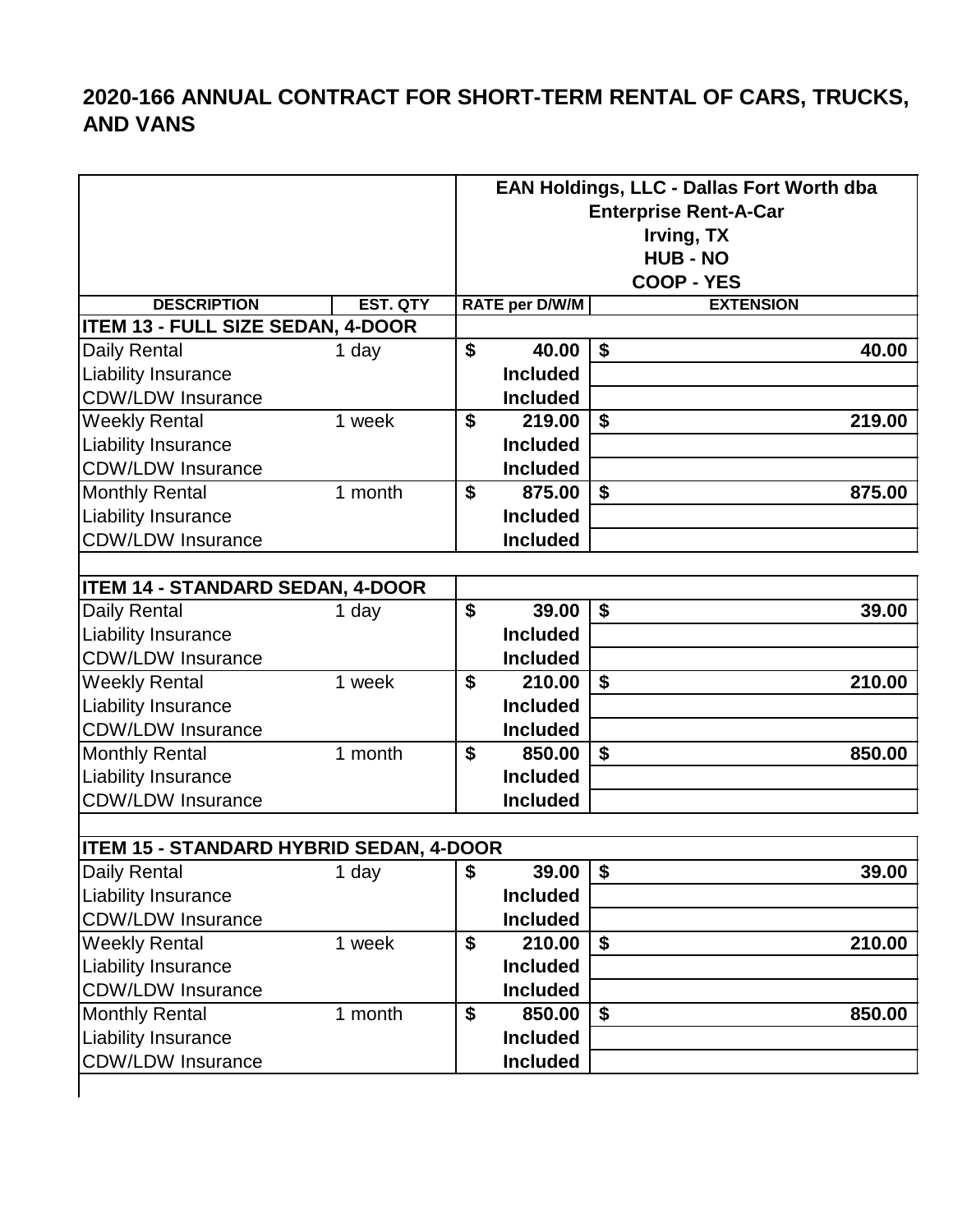|                                                  |                 | EAN Holdings, LLC - Dallas Fort Worth dba |                 |                              |  |  |  |
|--------------------------------------------------|-----------------|-------------------------------------------|-----------------|------------------------------|--|--|--|
|                                                  |                 |                                           |                 | <b>Enterprise Rent-A-Car</b> |  |  |  |
|                                                  |                 |                                           | Irving, TX      |                              |  |  |  |
|                                                  |                 |                                           | <b>HUB - NO</b> |                              |  |  |  |
|                                                  |                 |                                           |                 | <b>COOP - YES</b>            |  |  |  |
| <b>DESCRIPTION</b>                               | <b>EST. QTY</b> |                                           | RATE per D/W/M  | <b>EXTENSION</b>             |  |  |  |
| <b>ITEM 16 - INTERMEDIATE SEDAN, 4-DOOR</b>      |                 |                                           |                 |                              |  |  |  |
| <b>Daily Rental</b>                              | 1 day           | \$                                        | 39.00           | \$<br>39.00                  |  |  |  |
| <b>Liability Insurance</b>                       |                 |                                           | <b>Included</b> |                              |  |  |  |
| <b>CDW/LDW Insurance</b>                         |                 |                                           | <b>Included</b> |                              |  |  |  |
| <b>Weekly Rental</b>                             | 1 week          | \$                                        | 209.00          | \$<br>209.00                 |  |  |  |
| Liability Insurance                              |                 |                                           | <b>Included</b> |                              |  |  |  |
| <b>CDW/LDW Insurance</b>                         |                 |                                           | <b>Included</b> |                              |  |  |  |
| <b>Monthly Rental</b>                            | 1 month         | \$                                        | 849.00          | \$<br>849.00                 |  |  |  |
| Liability Insurance                              |                 |                                           | <b>Included</b> |                              |  |  |  |
| <b>CDW/LDW Insurance</b>                         |                 |                                           | <b>Included</b> |                              |  |  |  |
|                                                  |                 |                                           |                 |                              |  |  |  |
| ITEM 17 - SMALL PICKUP TRUCK, REGULAR CAB, 2WD   |                 |                                           |                 |                              |  |  |  |
| Daily Rental                                     | 1 day           | \$                                        | 65.00           | \$<br>65.00                  |  |  |  |
| Liability Insurance                              |                 |                                           | <b>Included</b> |                              |  |  |  |
| <b>CDW/LDW Insurance</b>                         |                 |                                           | <b>Included</b> |                              |  |  |  |
| <b>Weekly Rental</b>                             | 1 week          | \$                                        | 425.00          | \$<br>425.00                 |  |  |  |
| Liability Insurance                              |                 |                                           | <b>Included</b> |                              |  |  |  |
| <b>CDW/LDW Insurance</b>                         |                 |                                           | <b>Included</b> |                              |  |  |  |
| <b>Monthly Rental</b>                            | 1 month         | \$                                        | 1,300.00        | \$<br>1,300.00               |  |  |  |
| Liability Insurance                              |                 |                                           | <b>Included</b> |                              |  |  |  |
| <b>CDW/LDW Insurance</b>                         |                 |                                           | <b>Included</b> |                              |  |  |  |
|                                                  |                 |                                           |                 |                              |  |  |  |
| ITEM 18 - SMALL PICKUP TRUCK, EXTENDED CAB, 2 WD |                 |                                           |                 |                              |  |  |  |
| Daily Rental                                     | 1 day           | $\overline{5}$                            | $65.00$ \$      | 65.00                        |  |  |  |
| Liability Insurance                              |                 |                                           | <b>Included</b> |                              |  |  |  |
| <b>CDW/LDW Insurance</b>                         |                 |                                           | <b>Included</b> |                              |  |  |  |
| <b>Weekly Rental</b>                             | 1 week          | \$                                        | 425.00          | \$<br>425.00                 |  |  |  |
| <b>Liability Insurance</b>                       |                 |                                           | <b>Included</b> |                              |  |  |  |
| <b>CDW/LDW Insurance</b>                         |                 |                                           | <b>Included</b> |                              |  |  |  |
| <b>Monthly Rental</b>                            | 1 month         | \$                                        | 1,300.00        | \$<br>1,300.00               |  |  |  |
| Liability Insurance                              |                 |                                           | <b>Included</b> |                              |  |  |  |
| <b>CDW/LDW Insurance</b>                         |                 |                                           | <b>Included</b> |                              |  |  |  |
|                                                  |                 |                                           |                 |                              |  |  |  |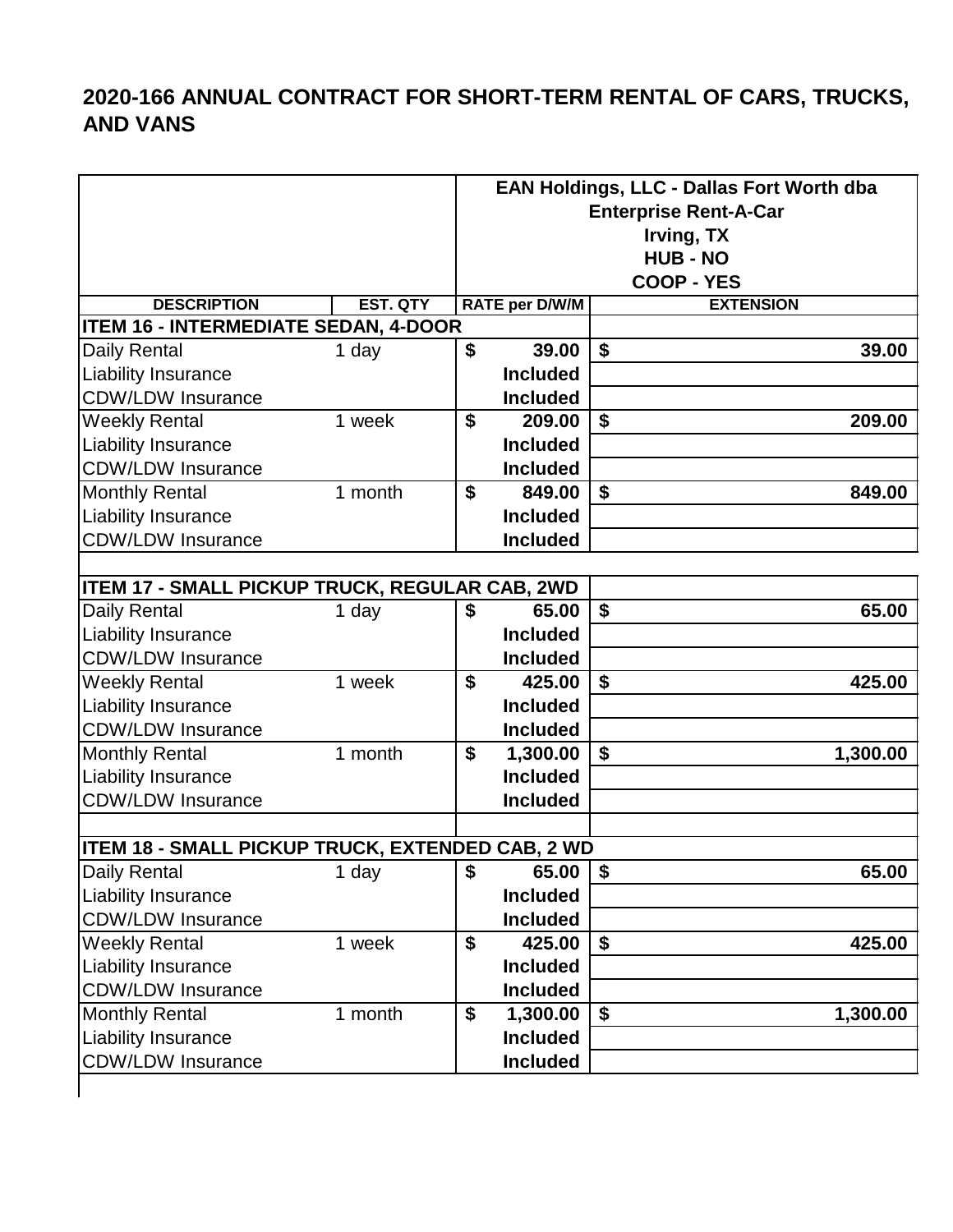|                                                                                    |                 |            | EAN Holdings, LLC - Dallas Fort Worth dba |                   |  |  |  |
|------------------------------------------------------------------------------------|-----------------|------------|-------------------------------------------|-------------------|--|--|--|
|                                                                                    |                 |            | <b>Enterprise Rent-A-Car</b>              |                   |  |  |  |
|                                                                                    |                 |            | Irving, TX                                |                   |  |  |  |
|                                                                                    |                 |            | <b>HUB - NO</b>                           |                   |  |  |  |
|                                                                                    |                 |            |                                           | <b>COOP - YES</b> |  |  |  |
| <b>DESCRIPTION</b>                                                                 | <b>EST. QTY</b> |            | <b>RATE per D/W/M</b>                     | <b>EXTENSION</b>  |  |  |  |
| ITEM 19 - SMALL PICKUP TRUCK, CREW CAB, 2WD, W/TOW HITCH & 7-PIN TRAILER CONNECTOR |                 |            |                                           |                   |  |  |  |
| Daily Rental                                                                       | 1 day           |            |                                           | <b>NO BID</b>     |  |  |  |
| Liability Insurance                                                                |                 |            |                                           |                   |  |  |  |
| <b>CDW/LDW Insurance</b>                                                           |                 |            |                                           |                   |  |  |  |
| <b>Weekly Rental</b>                                                               | 1 week          |            |                                           | <b>NO BID</b>     |  |  |  |
| Liability Insurance                                                                |                 |            |                                           |                   |  |  |  |
| <b>CDW/LDW Insurance</b>                                                           |                 |            |                                           |                   |  |  |  |
| <b>Monthly Rental</b>                                                              | 1 month         |            |                                           | <b>NO BID</b>     |  |  |  |
| Liability Insurance                                                                |                 |            |                                           |                   |  |  |  |
| <b>CDW/LDW Insurance</b>                                                           |                 |            |                                           |                   |  |  |  |
|                                                                                    |                 |            |                                           |                   |  |  |  |
| ITEM 20 - 1/2 TON PICKUP TRUCK, REGULAR CAB, 2 WD                                  |                 |            |                                           |                   |  |  |  |
| Daily Rental                                                                       | 1 day           | \$         | 80.00                                     | \$<br>80.00       |  |  |  |
| Liability Insurance                                                                |                 |            | <b>Included</b>                           |                   |  |  |  |
| <b>CDW/LDW Insurance</b>                                                           |                 |            | <b>Included</b>                           |                   |  |  |  |
| <b>Weekly Rental</b>                                                               | 1 week          | \$         | 475.00                                    | \$<br>475.00      |  |  |  |
| Liability Insurance                                                                |                 |            | <b>Included</b>                           |                   |  |  |  |
| <b>CDW/LDW Insurance</b>                                                           |                 |            | <b>Included</b>                           |                   |  |  |  |
| <b>Monthly Rental</b>                                                              | 1 month         | \$         | 1,750.00                                  | \$<br>1,700.00    |  |  |  |
| Liability Insurance                                                                |                 |            | <b>Included</b>                           |                   |  |  |  |
| <b>CDW/LDW Insurance</b>                                                           |                 |            | <b>Included</b>                           |                   |  |  |  |
|                                                                                    |                 |            |                                           |                   |  |  |  |
| ITEM 21 - 1/2 TON PICKUP TRUCK, EXTENDED CAB, 2 WD                                 |                 |            |                                           |                   |  |  |  |
| Daily Rental                                                                       | 1 day           | $\vert$ \$ | $80.00$ \$                                | 80.00             |  |  |  |
| <b>Liability Insurance</b>                                                         |                 |            | <b>Included</b>                           |                   |  |  |  |
| <b>CDW/LDW Insurance</b>                                                           |                 |            | <b>Included</b>                           |                   |  |  |  |
| <b>Weekly Rental</b>                                                               | 1 week          | \$         | 475.00                                    | \$<br>475.00      |  |  |  |
| <b>Liability Insurance</b>                                                         |                 |            | <b>Included</b>                           |                   |  |  |  |
| <b>CDW/LDW Insurance</b>                                                           |                 |            | <b>Included</b>                           |                   |  |  |  |
| <b>Monthly Rental</b>                                                              | 1 month         | \$         | 1,750.00                                  | \$<br>1,700.00    |  |  |  |
| Liability Insurance                                                                |                 |            | <b>Included</b>                           |                   |  |  |  |
| <b>CDW/LDW Insurance</b>                                                           |                 |            | <b>Included</b>                           |                   |  |  |  |
|                                                                                    |                 |            |                                           |                   |  |  |  |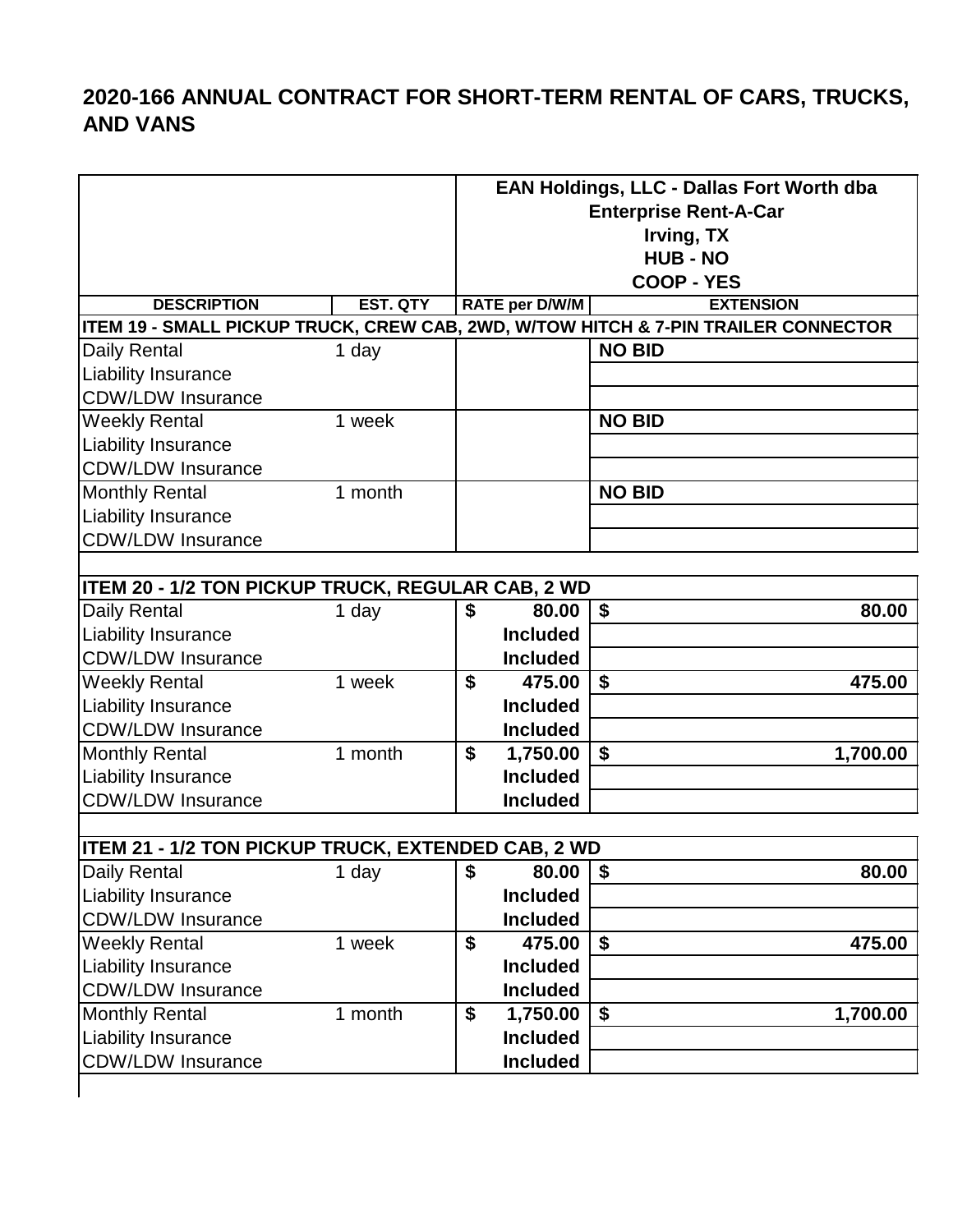|                                                         |          | EAN Holdings, LLC - Dallas Fort Worth dba |                              |                                                                                        |  |  |  |  |
|---------------------------------------------------------|----------|-------------------------------------------|------------------------------|----------------------------------------------------------------------------------------|--|--|--|--|
|                                                         |          |                                           | <b>Enterprise Rent-A-Car</b> |                                                                                        |  |  |  |  |
|                                                         |          |                                           | Irving, TX                   |                                                                                        |  |  |  |  |
|                                                         |          |                                           | <b>HUB - NO</b>              |                                                                                        |  |  |  |  |
|                                                         |          |                                           | <b>COOP - YES</b>            |                                                                                        |  |  |  |  |
| <b>DESCRIPTION</b>                                      | EST. QTY |                                           | <b>RATE per D/W/M</b>        | <b>EXTENSION</b>                                                                       |  |  |  |  |
|                                                         |          |                                           |                              | ITEM 22 - 1/2 TON PICKUP TRUCK, CREW CAB, 2 WD, W/ TOW HITCH & 7-PIN TRAILER CONNECTOR |  |  |  |  |
| Daily Rental                                            | 1 day    | \$                                        | 85.00                        | \$<br>85.00                                                                            |  |  |  |  |
| <b>Liability Insurance</b>                              |          |                                           | <b>Included</b>              |                                                                                        |  |  |  |  |
| <b>CDW/LDW Insurance</b>                                |          |                                           | <b>Included</b>              |                                                                                        |  |  |  |  |
| <b>Weekly Rental</b>                                    | 1 week   | \$                                        | 500.00                       | \$<br>500.00                                                                           |  |  |  |  |
| Liability Insurance                                     |          |                                           | <b>Included</b>              |                                                                                        |  |  |  |  |
| <b>CDW/LDW Insurance</b>                                |          |                                           | <b>Included</b>              |                                                                                        |  |  |  |  |
| <b>Monthly Rental</b>                                   | 1 month  | \$                                        | 1,800.00                     | \$<br>1,750.00                                                                         |  |  |  |  |
| Liability Insurance                                     |          |                                           | <b>Included</b>              |                                                                                        |  |  |  |  |
| <b>CDW/LDW Insurance</b>                                |          |                                           | <b>Included</b>              |                                                                                        |  |  |  |  |
|                                                         |          |                                           |                              |                                                                                        |  |  |  |  |
| <b>ITEM 23 - 3/4 TON PICKUP TRUCK, REGULAR CAB, 2WD</b> |          |                                           |                              |                                                                                        |  |  |  |  |
| Daily Rental                                            | 1 day    | \$                                        | 90.00                        | \$<br>90.00                                                                            |  |  |  |  |
| Liability Insurance                                     |          |                                           | <b>Included</b>              |                                                                                        |  |  |  |  |
| <b>CDW/LDW Insurance</b>                                |          |                                           | <b>Included</b>              |                                                                                        |  |  |  |  |
| <b>Weekly Rental</b>                                    | 1 week   | \$                                        | 500.00                       | \$<br>500.00                                                                           |  |  |  |  |
| <b>Liability Insurance</b>                              |          |                                           | <b>Included</b>              |                                                                                        |  |  |  |  |
| <b>CDW/LDW Insurance</b>                                |          |                                           | <b>Included</b>              |                                                                                        |  |  |  |  |
| <b>Monthly Rental</b>                                   | 1 month  | \$                                        | 1,800.00                     | \$<br>1,800.00                                                                         |  |  |  |  |
| Liability Insurance                                     |          |                                           | <b>Included</b>              |                                                                                        |  |  |  |  |
| <b>CDW/LDW Insurance</b>                                |          |                                           | <b>Included</b>              |                                                                                        |  |  |  |  |
|                                                         |          |                                           |                              |                                                                                        |  |  |  |  |
| ITEM 24 - 3/4 TON PICKUP TRUCK, EXTENDED CAB, 2WD       |          |                                           |                              |                                                                                        |  |  |  |  |
| Daily Rental                                            | 1 day    | \$                                        | $90.00$   \$                 | 90.00                                                                                  |  |  |  |  |
| Liability Insurance                                     |          |                                           | <b>Included</b>              |                                                                                        |  |  |  |  |
| <b>CDW/LDW Insurance</b>                                |          |                                           | <b>Included</b>              |                                                                                        |  |  |  |  |
| <b>Weekly Rental</b>                                    | 1 week   | \$                                        | 500.00                       | \$<br>500.00                                                                           |  |  |  |  |
| Liability Insurance                                     |          |                                           | <b>Included</b>              |                                                                                        |  |  |  |  |
| <b>CDW/LDW Insurance</b>                                |          |                                           | <b>Included</b>              |                                                                                        |  |  |  |  |
| <b>Monthly Rental</b>                                   | 1 month  | \$                                        | 1,800.00                     | \$<br>1,800.00                                                                         |  |  |  |  |
| Liability Insurance                                     |          |                                           | <b>Included</b>              |                                                                                        |  |  |  |  |
| <b>CDW/LDW Insurance</b>                                |          |                                           | <b>Included</b>              |                                                                                        |  |  |  |  |
|                                                         |          |                                           |                              |                                                                                        |  |  |  |  |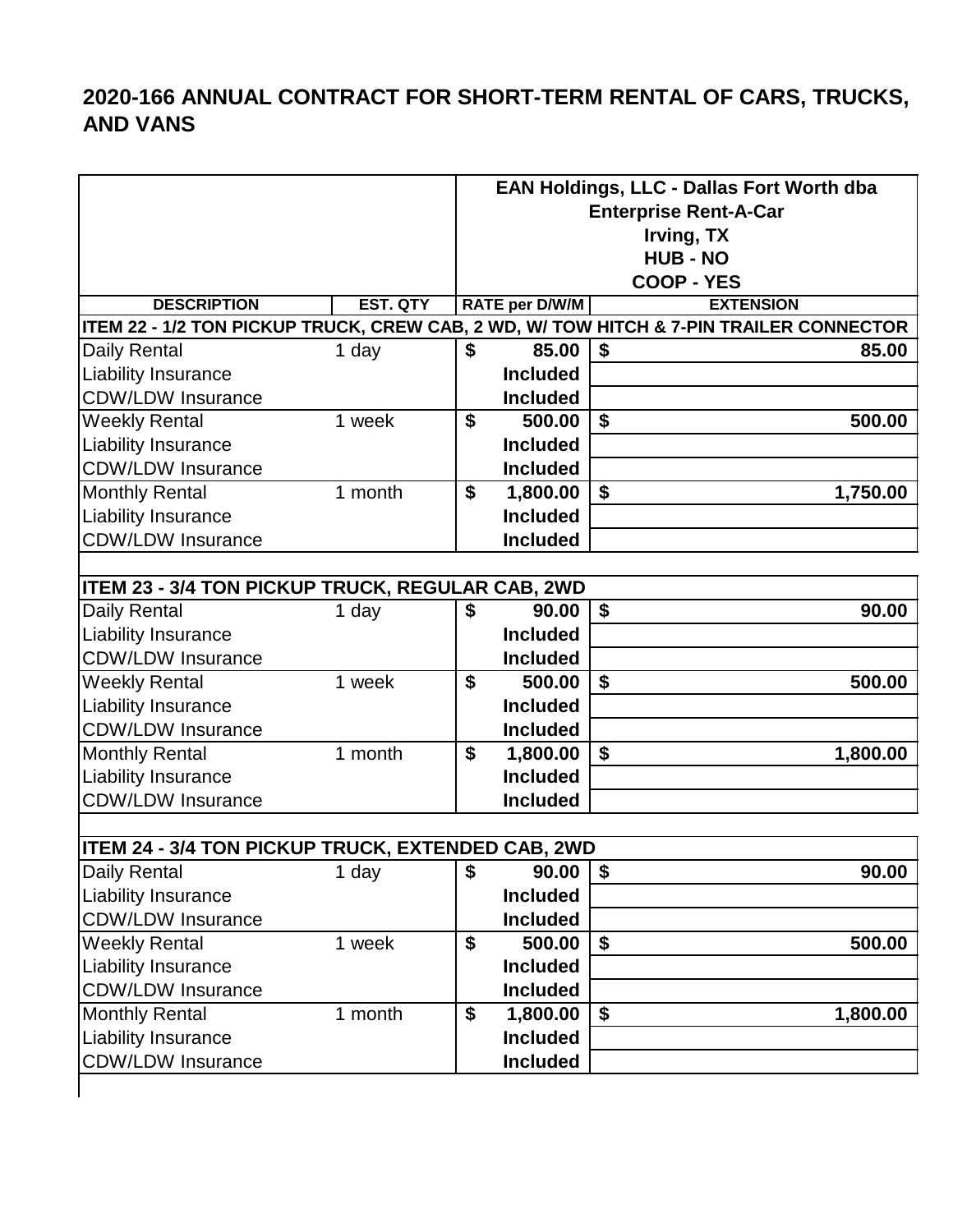|                                                       |                              | EAN Holdings, LLC - Dallas Fort Worth dba |                              |                                     |  |  |  |
|-------------------------------------------------------|------------------------------|-------------------------------------------|------------------------------|-------------------------------------|--|--|--|
|                                                       |                              |                                           | <b>Enterprise Rent-A-Car</b> |                                     |  |  |  |
|                                                       |                              |                                           | Irving, TX                   |                                     |  |  |  |
|                                                       |                              |                                           | <b>HUB - NO</b>              |                                     |  |  |  |
|                                                       |                              |                                           | <b>COOP - YES</b>            |                                     |  |  |  |
| <b>DESCRIPTION</b>                                    | <b>EST. QTY</b>              |                                           | <b>RATE per D/W/M</b>        | <b>EXTENSION</b>                    |  |  |  |
| ITEM 25 - 3/4 TON PICKUP TRUCK, CREW CAB, 2WD         |                              |                                           |                              |                                     |  |  |  |
| Daily Rental                                          | 1 day                        | \$                                        | 90.00                        | \$<br>90.00                         |  |  |  |
| Liability Insurance                                   |                              |                                           | <b>Included</b>              |                                     |  |  |  |
| <b>CDW/LDW Insurance</b>                              |                              |                                           | <b>Included</b>              |                                     |  |  |  |
| <b>Weekly Rental</b>                                  | 1 week                       | \$                                        | 500.00                       | \$<br>500.00                        |  |  |  |
| Liability Insurance                                   |                              |                                           | <b>Included</b>              |                                     |  |  |  |
| <b>CDW/LDW Insurance</b>                              |                              |                                           | <b>Included</b>              |                                     |  |  |  |
| <b>Monthly Rental</b>                                 | 1 month                      | \$                                        | 1,800.00                     | \$<br>1,800.00                      |  |  |  |
| <b>Liability Insurance</b>                            |                              |                                           | <b>Included</b>              |                                     |  |  |  |
| <b>CDW/LDW Insurance</b>                              |                              |                                           | <b>Included</b>              |                                     |  |  |  |
|                                                       |                              |                                           |                              |                                     |  |  |  |
| ITEM 26 - ONE TON PICKUP TRUCK, REGULAR CAB, 2WD      |                              |                                           |                              |                                     |  |  |  |
| Daily Rental                                          | 1 day                        | \$                                        | 100.00                       | $\boldsymbol{\mathsf{s}}$<br>100.00 |  |  |  |
| Liability Insurance                                   |                              |                                           | <b>Included</b>              |                                     |  |  |  |
| <b>CDW/LDW Insurance</b>                              |                              |                                           | <b>Included</b>              |                                     |  |  |  |
| <b>Weekly Rental</b>                                  | 1 week                       | \$                                        | 595.00                       | \$<br>595.00                        |  |  |  |
| Liability Insurance                                   |                              |                                           | <b>Included</b>              |                                     |  |  |  |
| <b>CDW/LDW Insurance</b>                              |                              |                                           | <b>Included</b>              |                                     |  |  |  |
| <b>Monthly Rental</b>                                 | 1 month                      | \$                                        | 1,800.00                     | \$<br>1,800.00                      |  |  |  |
| Liability Insurance                                   |                              |                                           | <b>Included</b>              |                                     |  |  |  |
| <b>CDW/LDW Insurance</b>                              |                              |                                           | <b>Included</b>              |                                     |  |  |  |
|                                                       |                              |                                           |                              |                                     |  |  |  |
| ITEM 27 - ONE (1) TON PICKUP TRUCK, EXTENDED CAB, 2WD |                              |                                           |                              |                                     |  |  |  |
| Daily Rental                                          | $1 \text{ day}$ \$ 100.00 \$ |                                           |                              | 100.00                              |  |  |  |
| <b>Liability Insurance</b>                            |                              |                                           | <b>Included</b>              |                                     |  |  |  |
| <b>CDW/LDW Insurance</b>                              |                              |                                           | <b>Included</b>              |                                     |  |  |  |
| <b>Weekly Rental</b>                                  | 1 week                       | \$                                        | 595.00                       | \$<br>595.00                        |  |  |  |
| Liability Insurance                                   |                              |                                           | <b>Included</b>              |                                     |  |  |  |
| <b>CDW/LDW Insurance</b>                              |                              |                                           | <b>Included</b>              |                                     |  |  |  |
| <b>Monthly Rental</b>                                 | 1 month                      | \$                                        | 1,800.00                     | \$<br>1,800.00                      |  |  |  |
| <b>Liability Insurance</b>                            |                              |                                           | <b>Included</b>              |                                     |  |  |  |
| <b>CDW/LDW Insurance</b>                              |                              |                                           | <b>Included</b>              |                                     |  |  |  |
|                                                       |                              |                                           |                              |                                     |  |  |  |